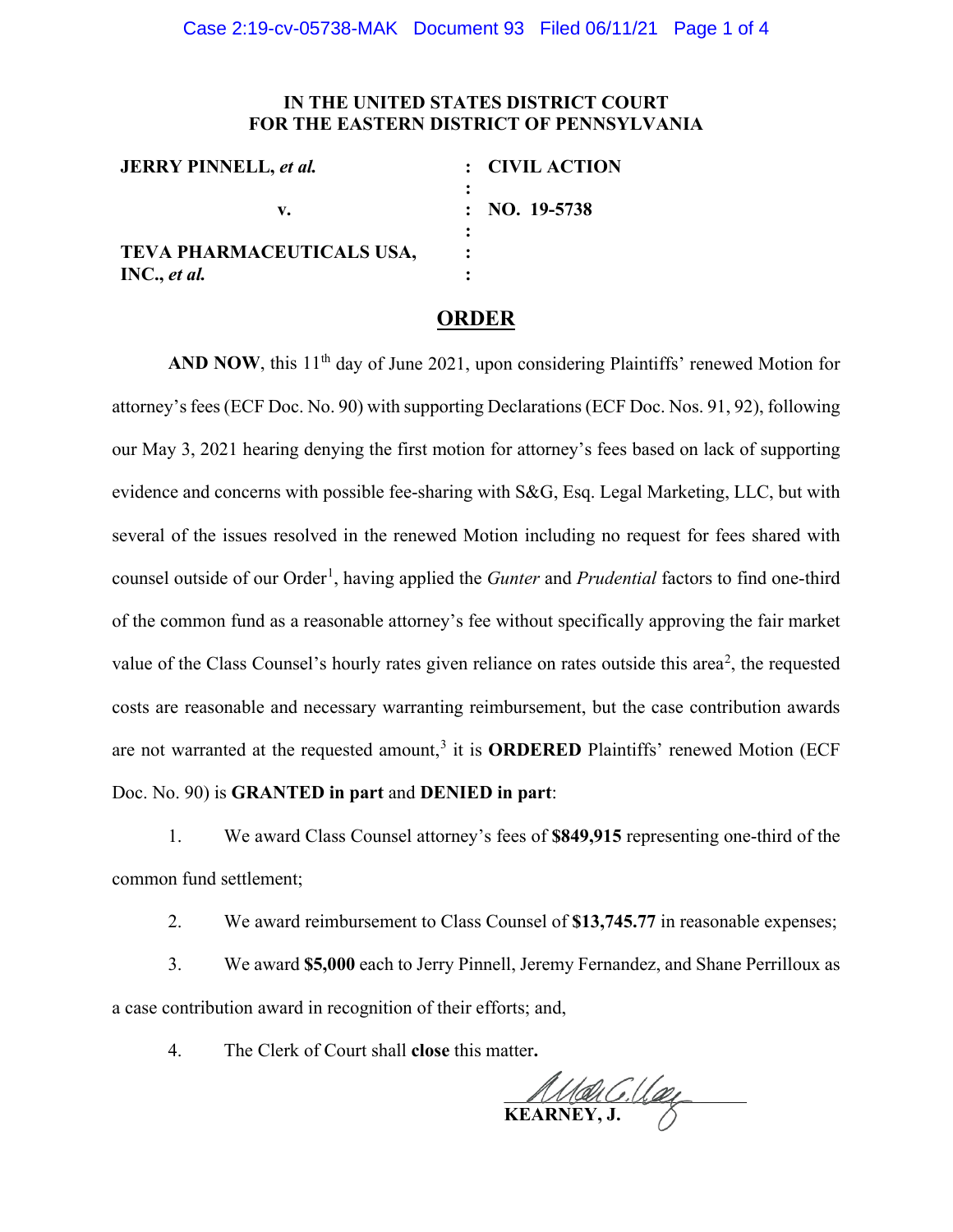We raised concerns about fees possibly paid to S&G at our May 3,2021 fairness hearing because S&G did not enter an appearance or disclose legal efforts. ECF Doc. No. 89. Class Counsel responded to our concerns by agreeing to not seek reimbursement of expenses relating to S&G because (1) Mark Gyandoh, is "the only individual affiliated with S&G who performed legal services,"; and (2) "Class Counsel did not submit any of the potential fees related to S&G's nonlegal work as reimbursable expenses because S&G has not billed Capozzi Adler for any services, including its non-legal services." ECF Doc. No. 90-1 at 14. Class Counsel explained S&G, Esq., "the out-of-District counsel," would not receive fees because "the services [S&G] performed did not ultimately constitute legal work in the Class Counsel's estimation." ECF Doc. No. 90-1 at 13- 14. S&G is located in Washington D.C. *The Law Firm of S&G*, THE LAW FIRM OF S&G, https://www.thelawfirmofsg.com/ (last visited June 8, 2021). Christopher Battista is managing partner and Mark Gyandoh is Of Counsel of S&G while also working for Capozzi Adler. *The Law Firm of S&G*, THE LAW FIRM OF S&G, https://www.thelawfirmofsg.com/about (last visited June 8, 2021). S&G focuses on individual and mass tort actions, focusing on contingency fee-based litigation. *The Law Firm of S&G*, THE LAW FIRM OF S&G, https://www.thelawfirmofsg.com/ (last visited June 8, 2021).

<span id="page-1-1"></span> $2$ We consider the factors necessary to evaluate reasonableness described by our Court of Appeals in *Gunter v. Ridgewood Energy Corp.*, 223 F.3d 190 (3d Cir. 2000), and *In re Prudential Ins. Co. Am. Sales Prac. Litig. Agent Actions*, 148 F.3d 283 (3d Cir. 1998). The first *Gunter*factor considers the fee request in comparison to the size of the fund created and the number of class members to be benefitted. This first factor weighs in favor of the proposed fee because counsel swears the distributed amount to Class Members is *pro rata* and recovers up to 77% of the Participants' trial number. ECF Doc. No. 71-3 at 34. The next *Gunter* factor is whether Class Members objected to the settlement terms and/or fees requested by counsel. No members of the Settlement Class objected. The next *Gunter* factor is the skill and efficiency of the Class Counsel involved in the settlement. There is no evidence of "redundant work" or "time needlessly spent on issues unnecessary to accomplish the result" in the evidence Class Counsel submitted. ECF Doc. No. 91- 1; *see Brown v. Rita's Water Ice Franchise Co. LLC*, 242 F. Supp. 3d 356, 364 (E.D. Pa. 2017). This factor supports the requested fee. The probable costs of continued litigation in terms of time and money would be high. The parties would conduct extensive discovery, thus increasing the complexity of the litigation. *Id.* at 15. This factor weighs in favor of the proposed fee. *See Stevens v. SEI Invs. Co.*, No. 18-4205, 2020 WL 996418, at \*11 (E.D. Pa. Feb. 26, 2020) (holding the complexity and duration factor weighs in favor of fee approval because if Plaintiffs did not settle, their actual recovery at trial would likely have been postponed for years and there remained the

<span id="page-1-0"></span><sup>&</sup>lt;sup>1</sup> Capozzi Adler considered compensating S&G for legal services at the beginning of this case and built this provision into the client retainer agreement. ECF Doc. No. 90-1 at 14. Capozzi Adler used S&G for "back office support (screening of potential plaintiffs)"; "financial analysis (evaluation of Form 5500 filings, plan research and fund analysis, costs/fee analysis, benchmark evaluations, damage calculations)"; "consulting on marketing and advertising (*e.g.*, website design, social media presence)." ECF Doc. No. 90-1 at 13. S&G allegedly "assisted Capozzi Adler with client identification and retention, financial analysis and evaluation of the Teva retirement plan, including costs/fee analysis, benchmark evaluations, and damage calculations." *Id.*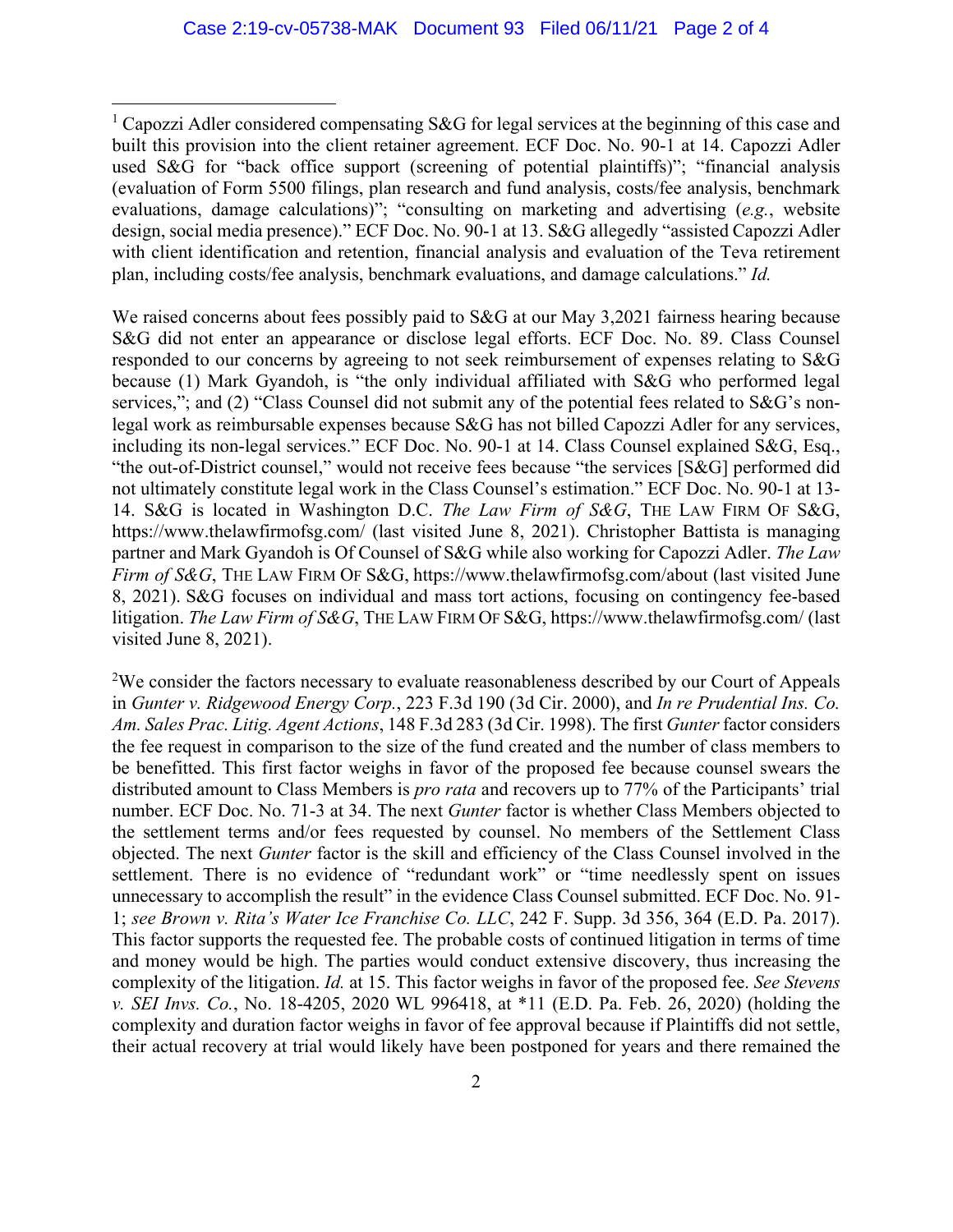possibility Plaintiffs would not recover anything). The next *Gunter* factor requires we evaluate whether there is a risk Class Counsel will not be paid. Class Counsel represented Participants on a contingent basis with the risk the action would not produce a recovery. This factor weighs in favor of approving the proposed fee. The sixth *Gunter* factor considers the amount of time Class Counsel devoted to the litigation. Class Counsel's timesheet confirms using their time efficiently. This factor weighs in favor of approving the proposed fee. The seventh *Gunter* factor is attorneys' fees awarded in similar cases. There is no benchmark for the percentage of fees awarded in common fund cases, but our Court of Appeals notes "reasonable fee awards in percentage-ofrecovery cases generally range from nineteen to forty-five percent of the common fund." *Stevens*, 2020 WL 996418, at \*12 (citing *In re Gen. Motors Corp. Pick-Up Truck Fuel Tank Prod Liab. Litig.*, 55 F.3d 768, 822 (3d Cir. 1995)). "In complex [Employee Retirement Income Security Act] cases, courts in this Circuit and others also routinely award attorneys' fees in the amount of onethird of the total settlement fund." *In re Cigna-American Specialty Health Admin. Fee Litig.*, No. 2:16-cv-03967-NIQA, 2019 WL 4082946, at \*14 (E.D. Pa. Aug. 29, 2019) (citing *In re Merck & Co., Inc. Vytorin ERISA Litig.*, No. 08-285, 2010 WL 547613, at \*9 (D.N.J. Feb. 9, 2010); *Krueger v. Ameriprise Fin., Inc.*, No. 11-2781, 2015 WL 4246879, at \*4 (D. Minn. July 13, 2015)). Class Counsel is asking for one-third of the common fund which is within the reasonable range of percentage fees awarded. This factor weighs in favor of approving the proposed fee.

<span id="page-2-0"></span>Our Court of Appeals in *Prudential* further directs us to consider three other factors when analyzing attorney's fees in common fund cases. The first *Prudential* factor is the value of benefits attributable to the efforts of Class Counsel relative to the efforts of other groups, such as government agencies conducting investigations. *In re Prudential Ins. Co. Am. Sales Practice Litig. Agent Actions*, 148 F.3d 283, 338 (3d Cir. 1998). There is no evidence an entity other than Class Counsel investigated the claims and started the case. ECF Doc. No. 77 at 3. This factor weighs in favor of approving the proposed fee. The next *Prudential* factor is the percentage fee had the case been subject to a private contingent fee agreement. *Prudential*, 148 F.3d at 340. Class Counsel requests \$849,915 or one-third of the settlement amount. This factor weighs in favor of approving the proposed fee. The final *Prudential* factor is whether Class Counsel negotiated innovative terms within the settlement agreement. *In re Prudential Ins. Co. Am. Sales Practice Litig. Agent Actions*, 148 F.3d 283, 339 (3d Cir. 1998). There is no evidence the Settlement terms are remarkable. "In the absence of any innovative terms, this factor neither weighs in favor nor against the proposed fee request." *In re Flonase Antitrust Litig.*, 291 F.R.D. 93, 105 (E.D. Pa. 2013).

After considering these factors, our Court of Appeals recommends we apply the lodestar method to cross-check the reasonableness of a percentage-of-recovery fee award. *In re AT&T Corp. Sec. Litig.*, 455 F.3d 160, 164 (3d Cir. 2006). Counsel identifies a lodestar calculation of \$632,532 yielding a lodestar multiplier of 1.3. The reported hours of 899.3 hours are reasonable, they are not excessive, redundant, or otherwise unnecessary. Class Counsel researched before filing, developed relevant facts and worked with the Participants. Their time sheets reflect assigning tasks within the firm to minimalize duplication of effort. But we find the hourly rates offer some pause to the extent Class Counsel relies upon rates from counsel outside of this area. We will consider the comparable rates of the Kessler Topaz and the Morgan Lewis firms based in this District and the Valeo 2018 Attorney Hourly Rate Reports. Applying these considerations, the hourly billing rates for Attorneys Gyandoh and Reavey of \$820 per hour are close to the mid-point for rates under